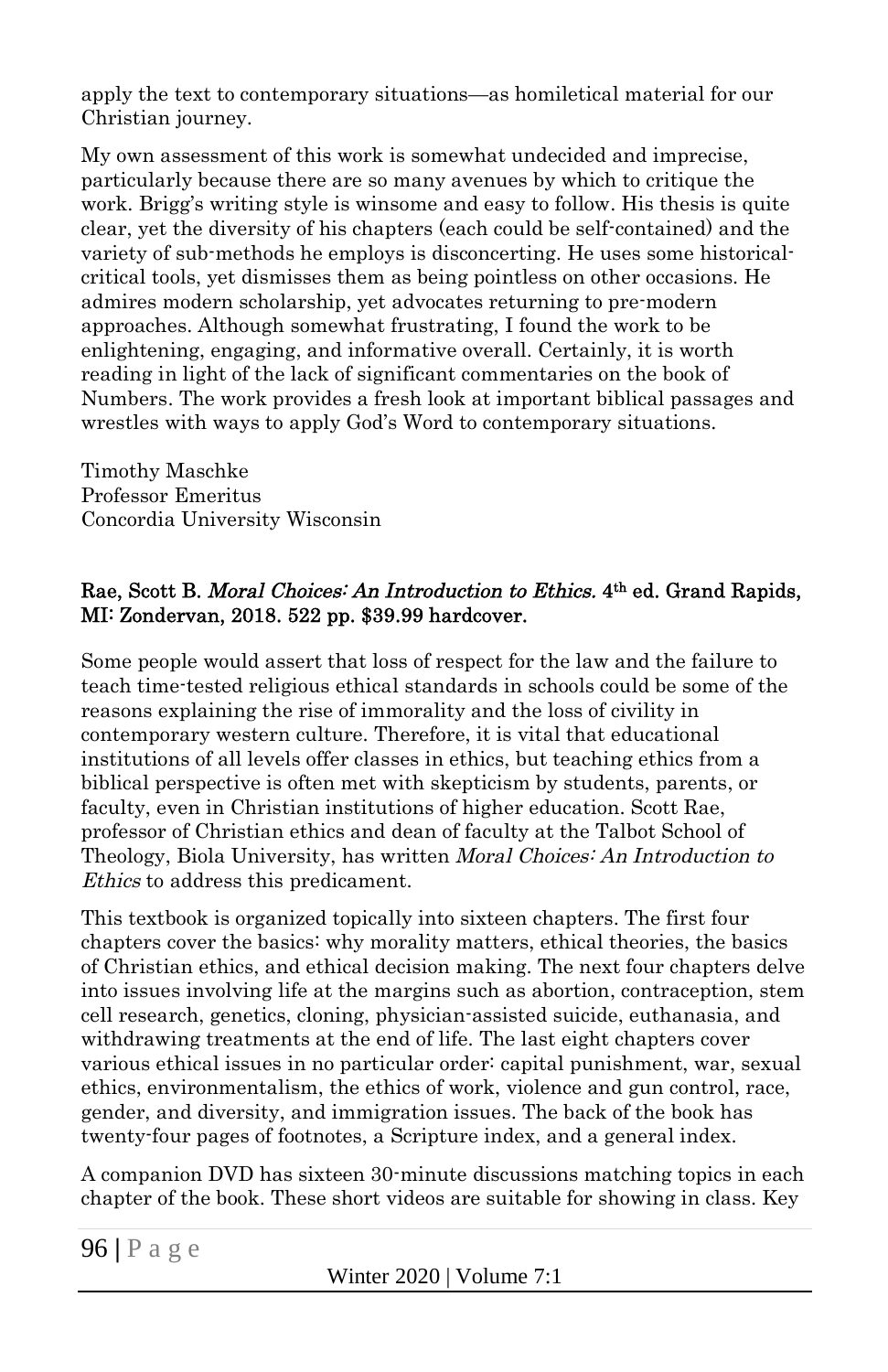words or concepts are highlighted on the screen as they are being discussed. On the Zondervan Academic website, students can access companion materials. They include five-minute videos and "flash cards" of terms from each chapter. Instructors can register to receive teaching resources that include convenient PowerPoint slides and an instructor's manual having helpful chapter summaries, learning objectives, and a bank of test questions.

Moral Choices has many strengths. Scott Rae begins by making the case for a transcendent, objective, and universal moral law, in contrast to contemporary society's appeal to ethical relativism. The core assumption of Rae's ethical teaching is that "the ultimate source for morality is not God's commands but God's character" (68, emphasis his). I agree with Rae that "at its heart, Christian ethics is a blend of both virtues and principles" (68). He is an unapologetic proponent of the sanctity of human life and the traditional oneman, one-women marriage. While these hot-button topics are sometimes difficult to discuss in the classroom, Rae writes and presents those topics in a winsome way which should not give offense to those students who might have competing views. Rae has a lucid writing style, but he does not hesitate to dive into complex philosophical concepts (e.g., "The Ring of Gyges" and the Euthyphro dilemma). The text is replete with biblical passages and textboxes that highlight chapter themes with real-world cases or biographical material. He does highlight the work of Martin Luther (77–78). Summaries of what was discussed, review questions, suggestions for further reading, and cases for class discussion appear the end of the chapters. As an added bonus, *Moral* Choices is extremely affordable as compared to other ethics texts.

Now for some of the weaknesses of Moral Choices. Since Rae is an evangelical, he emphasizes the sovereignty of God rather than the Theology of the Cross. Rae founds normative ethics on God's character "as clarified by Jesus" (68), but he might have been more intentional about grounding Christian ethics on the person and work of Jesus Christ, God in the flesh. Rae does briefly mention vocation but only in passing, and it is not listed in the index. While Christian ethics is properly founded on law and gospel, Rae does not emphasize that the chief motivation for moral behavior is the gospel. As many ethics textbooks do, he conflates teleology with consequentialism (40), but classical teleology, as seen in the Roman Catholic tradition as developed by Thomas Aquinas, has a *telos*, i.e., a goal or purpose, for our lives and imposes limits to moral behavior, whereas consequentialist ethical theories like utilitarianism and egoism do not. For teaching purposes, it would be helpful to have the chapters organized as units, e.g., introduction to ethics, biblical themes, the edges of life, the callings of the Christian, and societal issues. The classical Principles of Biomedical Ethics (autonomy, beneficence, nonmaleficence, and justice) are mentioned only in passing. While they have limited use in ethical decision making and character formation, health care students need to be aware of them since almost all secular ethical discussions in today's medicine use that terminology. I found the videos quite helpful, but they would not be suitable to show at every class session. While the content is